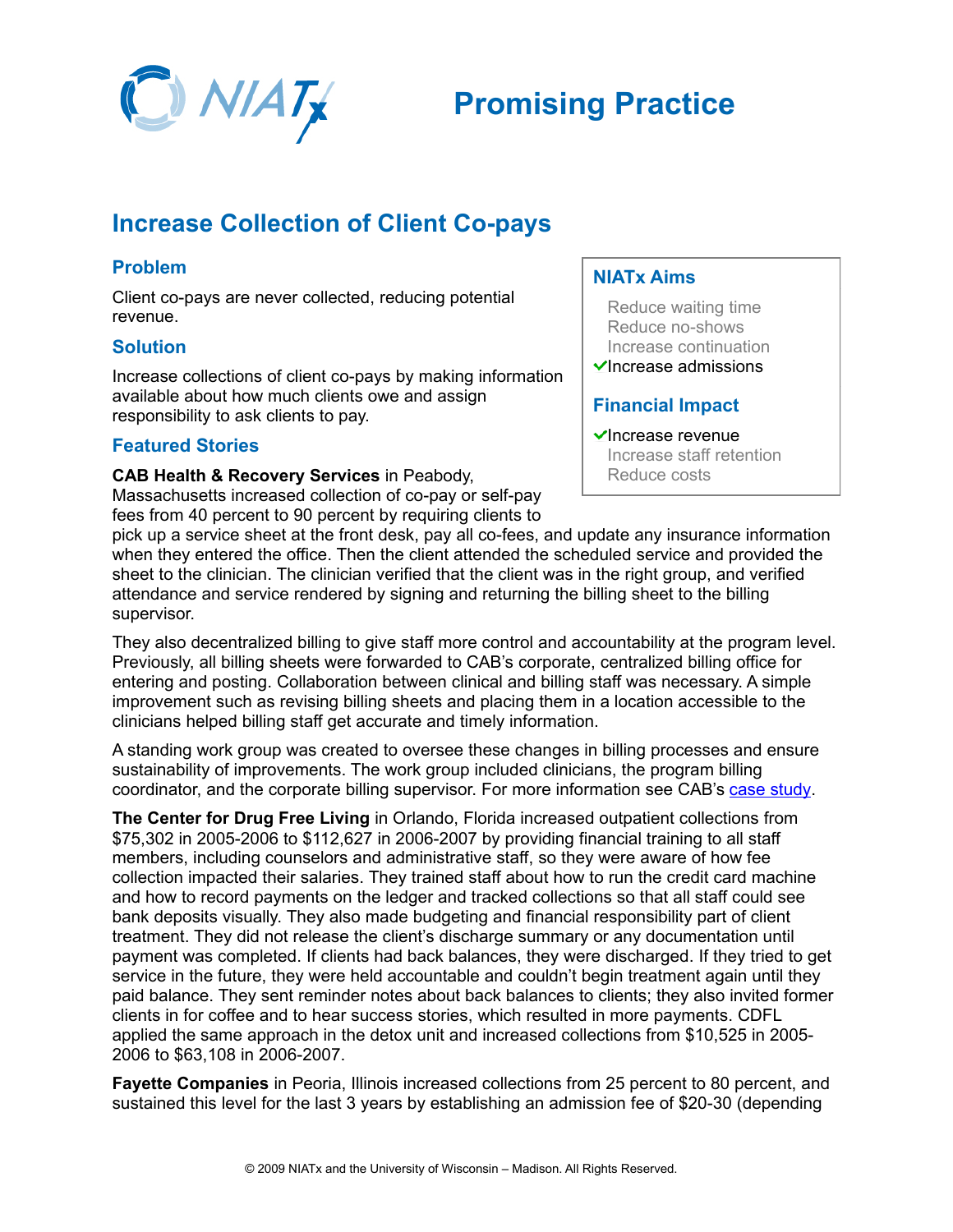

# **Promising Practice**

on the service), instead of a per session sliding scale for low-income clients. They also admit and treat clients if they cannot or do not pay, but find that most people can come up with a one time payment on their own or with the help of family. The flat fee eliminated the "noise" in the system of trying to continually collect fees, as well as the monthly mailing of bills and related expenses. As a result, Fayette was able to eliminate a billing clerk position. This change removed a perceived barrier to continued treatment: "the more I get, the more I have to pay or incur debt."

#### **Lessons Learned**

- Have clinical and support staff ask clients to pay.
- Make current client co-pay information available to staff.
- Treatment is not considered complete until client has paid all back balances.
- Provide financial training for all staff members, including counselors and administrative staff, so they are aware of how fee collection impacts their salaries.
- Accept credit cards and train staff how to run the credit card machine and how to record payments.

#### **Tracking Measures**

#### **Cycle Measure**

**Data Collection Form**

None

Percentage of co-pay dollars charged that are collected.

### **Related Promising Practices**

• [Increase Collections from Insurance Companies](http://www.niatx.net/toolkits/provider/PP_IncreaseCollectionsInsurance.pdf)

#### **More Stories**

**Genesis Behavioral Health** in West Bend, Washington increased co-pay collections from 45 percent to 92 percent and increased revenue from a budget deficit of \$13,000 in the first quarter of the year to a budget surplus of \$11,882 in the third quarter of the year by creating a tracking form to make it easier for counselors to track and collect co-payments. Counselors met clients at the front desk with the tracking form to ensure that co-payments were collected prior to the beginning of the session, instead of waiting until the end of the session. This change also increased continuation in treatment because they no longer were suspending clients because they didn't pay.

**Mid-Columbia Center for Living** in The Dalles, Oregon included the cost of the session on the appointment card, made clients aware of payment by reviewing costs at orientation, and offered a "Stay and Pay Later" card. This allowed clients to stay in a session and pay the next time; they had to pay for both groups the following week. This was used especially for the driving under the influence of intoxicants groups.

**STEPS at Liberty Center** in Wooster, Ohio educated staff about the financial workings of the agency and how it affected their salaries. They offered assertiveness training for counselors to role play what to do when they encounter a difficult client. Clients are informed about what they are expected to pay. They disseminate information about the amount due to counselors and support staff that collect payment, including by credit card. Clients are asked for payment